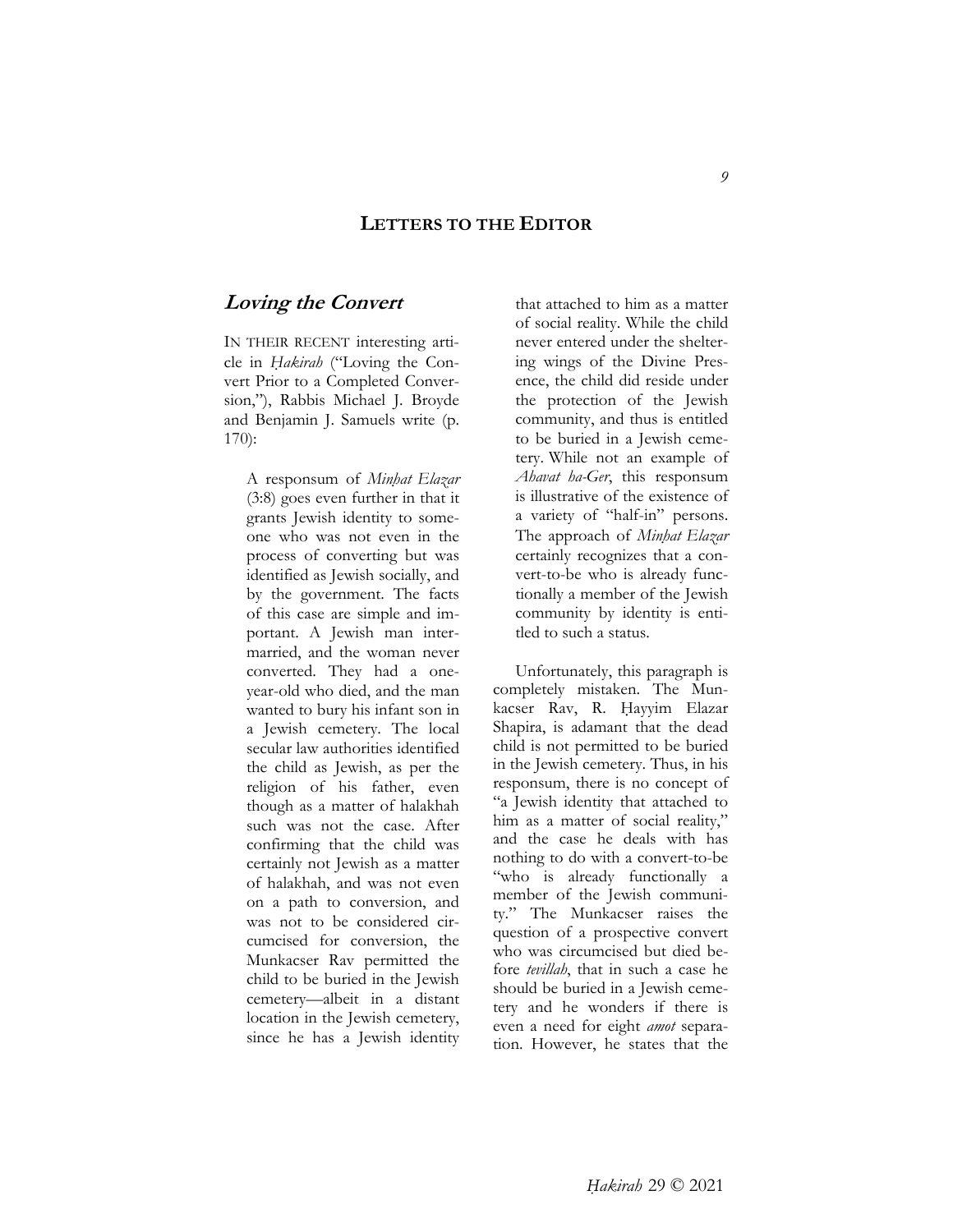case he was asked about has nothing to do with such a circumstance, as in his case there was no circumcision for the sake of conversion. Thus, under no circumstances is the child to be buried in a Jewish cemetery.

 Here are the words of the Munkacser Rav:

הקטן המת הוא נכרי ופשוט דאסור לקוברו בקברי ישראל... ומלבד שהוא כן להלכה מדינא שלא לחלל קדושת וכבוד בית החיים לשום בתוכו פגר ילד שהוא נכרי עפ"י התורה בין קברי ישראל הכשרים הוא ג"כ לאות לבני מרי ממנו ילמדו וכן ילמדו בשארי קהילות במדינתנו בעוה"ר אשר פשתה המספחת הזאת וידעו להזהיר להרחיק כמו אלו מקברי בנ"י הכשרים ולמען חיזוק דת תוה"ק נגד המתפרצים בעם יהי' ה' עמנו לגדור גדר ולעמוד בפרץ ויגדור פרצות עמו ישראל ברחמים ב"ב ... בנידון השאלה שהתחלנו להעמיד הדת על תלה מפני זרם התערובות נשואי הנכרים ר"ל כנ"ל אוקמוה אדינא לקוברו בקברי נכרים וכן ראוי להורות.

> *Marc B. Shapiro*  University of Scranton

*Michael J. Broyde and Benjamin J. Samuels respond:* 

We thank Prof. Shapiro for identifying our regrettable erroneous misrepresentation of *Minḥat Elazar*  3:8*.* As a *hava aminah*, the Munkacser Rav raised the possibility of burying the child in question in a Jewish cemetery (albeit separated from Jewish graves by eight cubits). However, he indeed rejects that outcome in this particular case and prohibits the burial for two reasons: 1. halakhically, the child died a gentile—not having been circumcised for the sake of conversion, nor immersed under the purview of a *beit din*; and 2. socially, to strengthen the religious commitment of the Jewish community and prevent further intermarriage through its stigmatization. Further, Rabbi Shapira upholds the Talmudic view that one is not a (male) convert until both circumcision and immersion have taken place (BT *Yevamot* 46b). As Prof. Shapiro notes, Rabbi Shapira discusses at length in his responsum the case of a bona fide *mal velo taval*—a prospective convert who has undergone circumcision *leshem geirut*, but is still awaiting immersion. While such a person, Rabbi Shapira opines, is still a gentile, two halakhic consequences may extend from his demonstration of covenantal commitment through circumcision. First, he may be exempted from the prohibition that a gentile may not observe Shabbat fully, since he too has attached himself to the covenant between God and the Jewish people. Second, should he die before immersion, it would be unconscionable and cruel to bury him in a non-Jewish cemetery, when he had selfsacrificed and suffered to join himself to God and Judaism. Thus, even the Munkacser Rav recognizes halakhic and social striation along the conversionary path, and grants some status to a prospective convert prior to a completed conversion. This idea is why we cited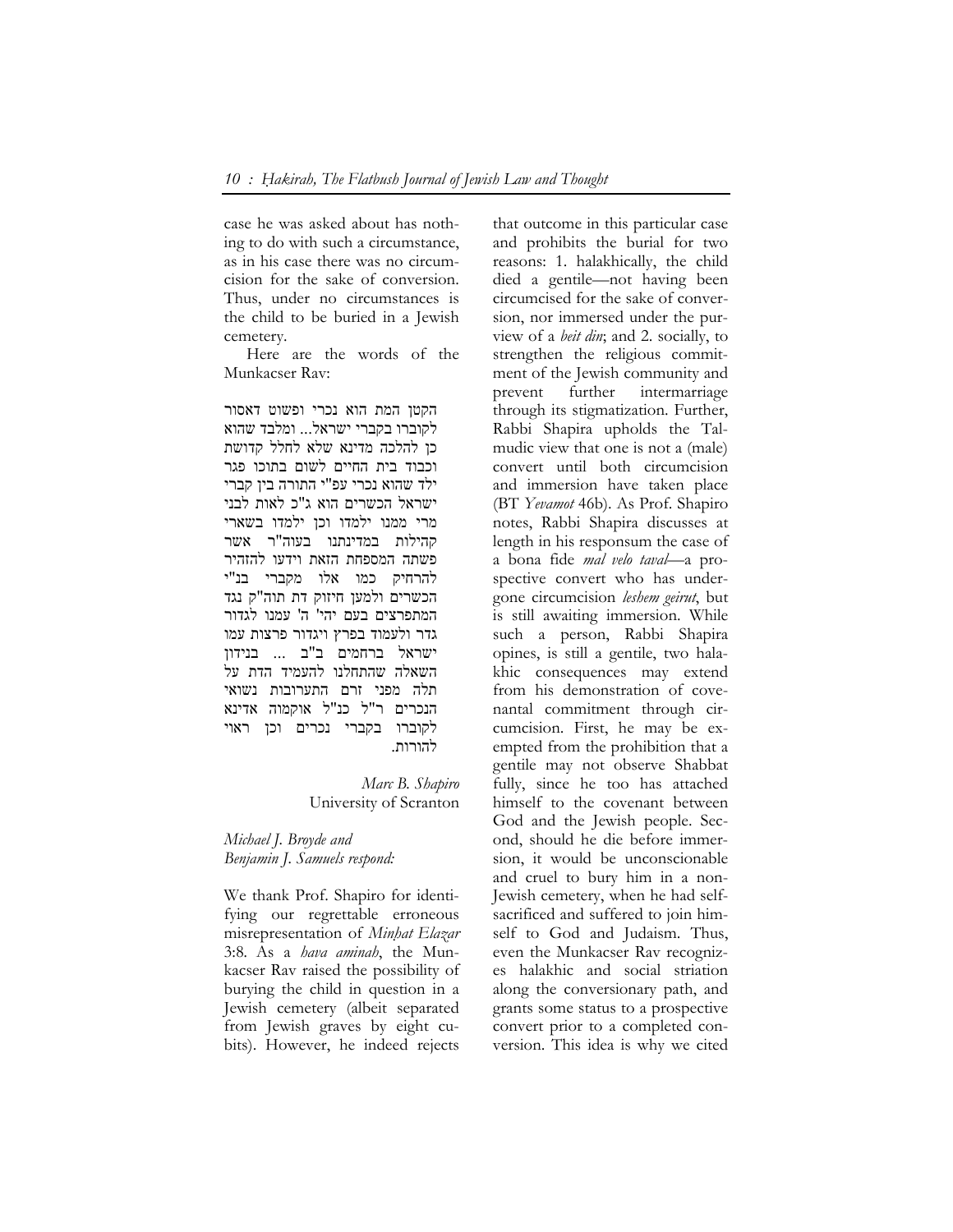this *teshuvah*, even as we very regrettably cited the specific holding of the case incorrectly. We are grateful for the correction, *le-hagdil Torah u-le-ha'adirah*.

# **BRCA Testing**

I AM SURPRISED that Dr. Grossman's erudite article on BRCA testing for Ashkenazim did not devote more attention to the corollary issue of BRCA testing for men. As she points out, men are as likely as women to carry the mutation and pass it on to any potential offspring. Thus, knowing about the issue, and the option for preimplantation gestational diagnosis (PGD) are as relevant to male carriers as to female.

The increased risk of BRCApositive men developing prostate cancer is not as severe as it is for women developing breast cancer. The increase is nonetheless significant. A further issue is that certain forms of the BRCA mutation significantly increase the probability of an aggressive cancer. Foreknowledge would definitely save lives.

While the tests for ovarian and breast cancer in women are relatively intrusive, the most widely used diagnostic tool for prostate cancer is a simple blood test, which can be carried out with little effort at a regular health check-up. A spike in PSA means look deeper, such as with an MRI. A BRCApositive male should begin such regular screenings significantly earlier than one who is not.

The Harvard University Health Blog recommends that men should consider being tested for BRCA mutations under the following conditions: 1) If there's a history of prostate, breast, or ovarian cancer in the immediate family, particularly among younger members; 2) if other family members test positive for BRCA1 or BRCA2 mutations; and 3) if they are of Ashkenazi Jewish descent.1

Dr. Grossman's quote of Rabbi Bleich (p. 279) on the halakhic obligation for BRCA testing would seem to apply to men as well as women.

> *Nathan Elberg*  Cote Saint Luc, Canada

### *Sharon Galper Grossman responds:*

I commend Mr. Elberg for raising the timely, rapidly evolving issue of BRCA testing in Ashkenazi men. Modern *poskim*, who have just started to recognize the importance of testing Ashkenazi women, have not yet addressed this issue with regard to men. However, since submission of "*BRCA Testing for All Ashkenazi Women: A Halakhic Inquiry*," new guidelines have come out recommending testing for both Ashkenazi men and women.2,3 This past February, Matan Hasharon in Ra'anana, Israel, offered on-site BRCA testing to the general public and several couples chose to be tested together.

Why would men opt to undergo BRCA testing?

One in 40 Ashkenazim carries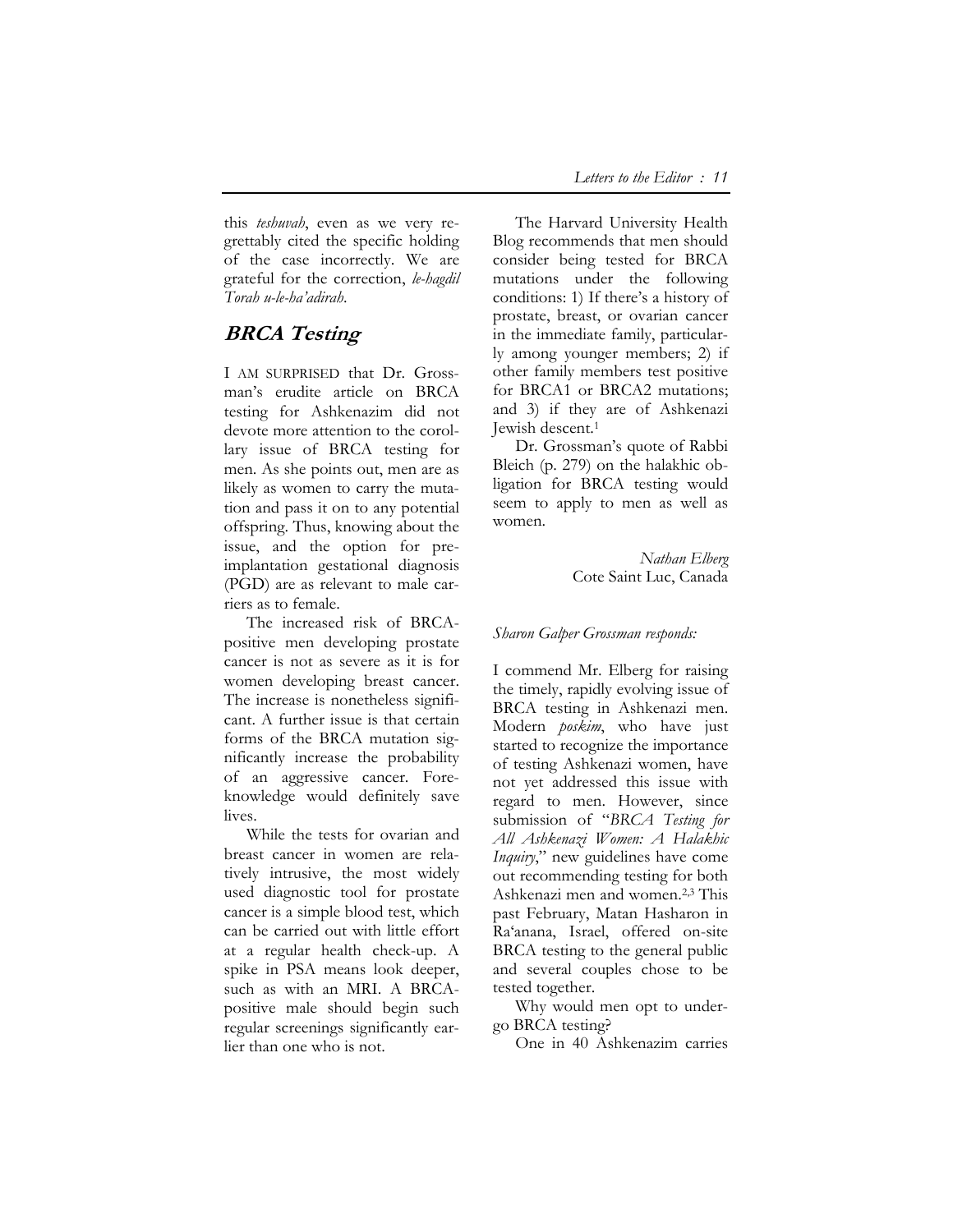the BRCA mutation, a rate ten times higher than the general population. Men inherit and transmit BRCA mutations with the same frequency as women. In men, BRCA increases the risk of breast and prostate cancer. The risk of male breast cancer for carriers of BRCA1 and 2 are 1% and 7%, respectively. This is significantly higher than the risk for noncarriers (0.1%), but lower than the risk of breast cancer among female carriers.4,5 The risk of prostate cancer for BRCA1 carriers is 15-20%. At 30-40% for BRCA2 carriers, the risk of prostate cancer for men is comparable to the risk of breast cancer among female BRCA2 carriers. 6 Among BRCA2 carriers, prostate cancer is particularly lethal, developing at a younger age, in a more aggressive form, and with poorer rates of survival comparable to those for breast and ovarian cancer. 7,8,9 A disproportionate number of men with metastatic prostate cancer carry the BRCA2 mutation (compared to men diagnosed with localized prostate cancer or those without cancer).10

There are three reasons why men opt to undergo BRCA testing.

1. For their children, to reduce their chances of developing cancer. Men who carry the mutation have a 50% chance of transmitting the gene to their children. Their daughters face up to an 85% lifetime chance of developing breast cancer and a 50% chance of developing ovarian cancer. Testing allows their children to take steps to reduce these risks and improve their survival rates.

2. For themselves, to reduce their chance of developing prostate and male breast cancer. A man who tests positive may initiate monthly breast self-examinations and annual clinical breast examinations at age 35. Though prostate specific antigen (PSA) as a prostate cancerscreening test in the general population has a high false positive rate and might detect clinically insignificant cancers, an elevated PSA in BRCA carriers has a higher positive predictive value and is more likely to be associated with aggressive cancer that appears at a younger age.11 Thus, recent guidelines recommend annual PSA screening for BRCA carriers beginning at age 40 or 45.12,13 Studies have yet to show, however, that screening carriers for prostate and breast cancer reduces mortality.

3. To guide treatment for men with prostate cancer. Given the poor prognosis for BRCA carriers with prostate cancer, testing at an early stage of the disease identifies those who have a high risk of recurrence, but who are poor candidates for watchful waiting, and who thus require treatment.<sup>14</sup> Where the disease is advanced, testing identifies carriers who will benefit from platinum-based chemotherapy and PARP1 inhibitors, treatments that recently received FDA approval for use in this situation.<sup>15,16</sup> Thus, recent guidelines recommend testing all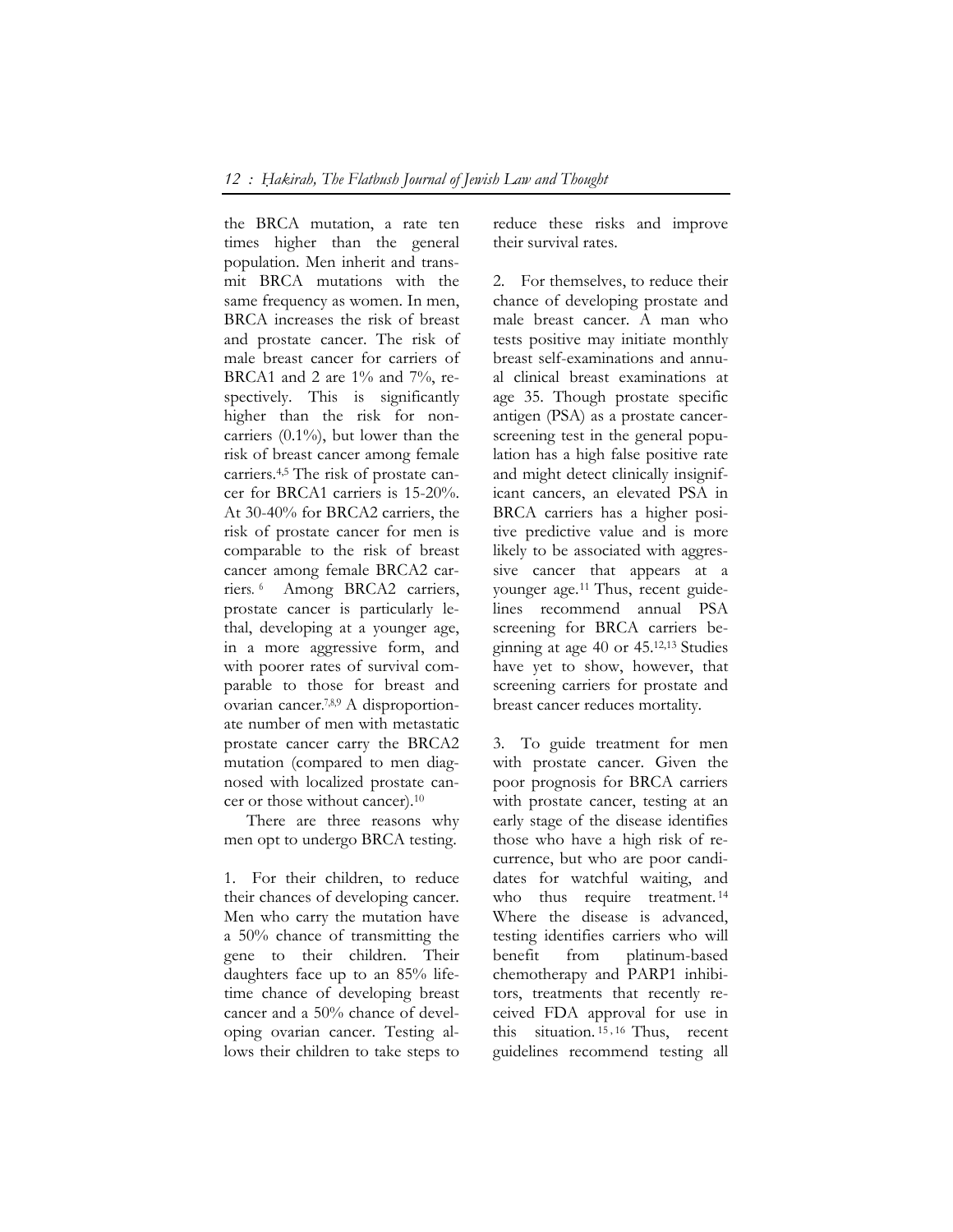Ashkenazi men with localized prostate cancer, and all patients with metastatic prostate cancer, regardless of family history or ethnicity.17

There is a public misperception that BRCA is only relevant to women. Although men carry the BRCA mutation at the same frequency as women and the risk of prostate cancer in BRCA2 carriers is comparable to the risk of breast cancer in female carriers, men undergo BRCA testing at one-tenth the rate that women do.18 Unfortunately, there is no Angelina Jolie Effect to increase awareness and testing in men. While Medicare and some private insurance companies cover BRCA testing for men who meet NCCN guidelines, several major insurance companies do not. However, the Screen trial in Canada and the US's BFOR trial offer either subsidized or free testing for Ashkenazi men and women. The Israel Ministry of Health, which has only recently begun to offer testing to all Ashkenazi women, does not yet cover routine testing for Ashkenazi men.

Over 20 years ago, in his discussion regarding BRCA testing in Ashkenazi women, Rabbi JD Bleich wrote, "Genetic testing, including testing for BRCA1 and BRCA2, should be regarded as halakhically mandated in circumstances in which medical science believes that the results are likely to affect treatment in a manner that will enhance longevity anticipation or well-being. Certainly, a person identified as being at risk for a specific disease is obligated to pursue all available measures in order to ward off the disease or to diagnose its presence while the disease is yet in an incipient stage and still amenable to cure."19 Although he does not explicitly address testing for men, this statement is gender neutral and could reasonably apply to both men and women. BRCA testing in men would facilitate prevention and affect treatment, "enhancing longevity anticipation and wellbeing." As more data accumulate regarding the benefits of testing in men, I believe that modern *poskim* will obligate testing in Ashkenazi men as well.

# **Siddur Avodat HaLev**

I ENJOYED THE ARTICLE by Rabbis Aton Holzer and Arie Folger regarding the new RCA Siddur, titled "Siddur Avodat HaLev: A New Siddur and Insights on the Old." It was also a treat to read Appendix A, a missing essay from the Siddur re *nusaḥ*. (Disclosure: I regularly *daven* from and enjoy all three Siddurim mentioned in this letter.)

However, there were two omissions from the essay that should be noted. First, in footnote 23, Rabbis Holzer and Folger quote the prominent Reform Rabbi Kaufman Kohler without an honorific. Second, they imply (in footnote 43) that the only reason the original RCA de Sola Pool Siddur didn't have "the success it deserved" was because of "[t]he Siddur's erstwhile competitor's review unfairly accus-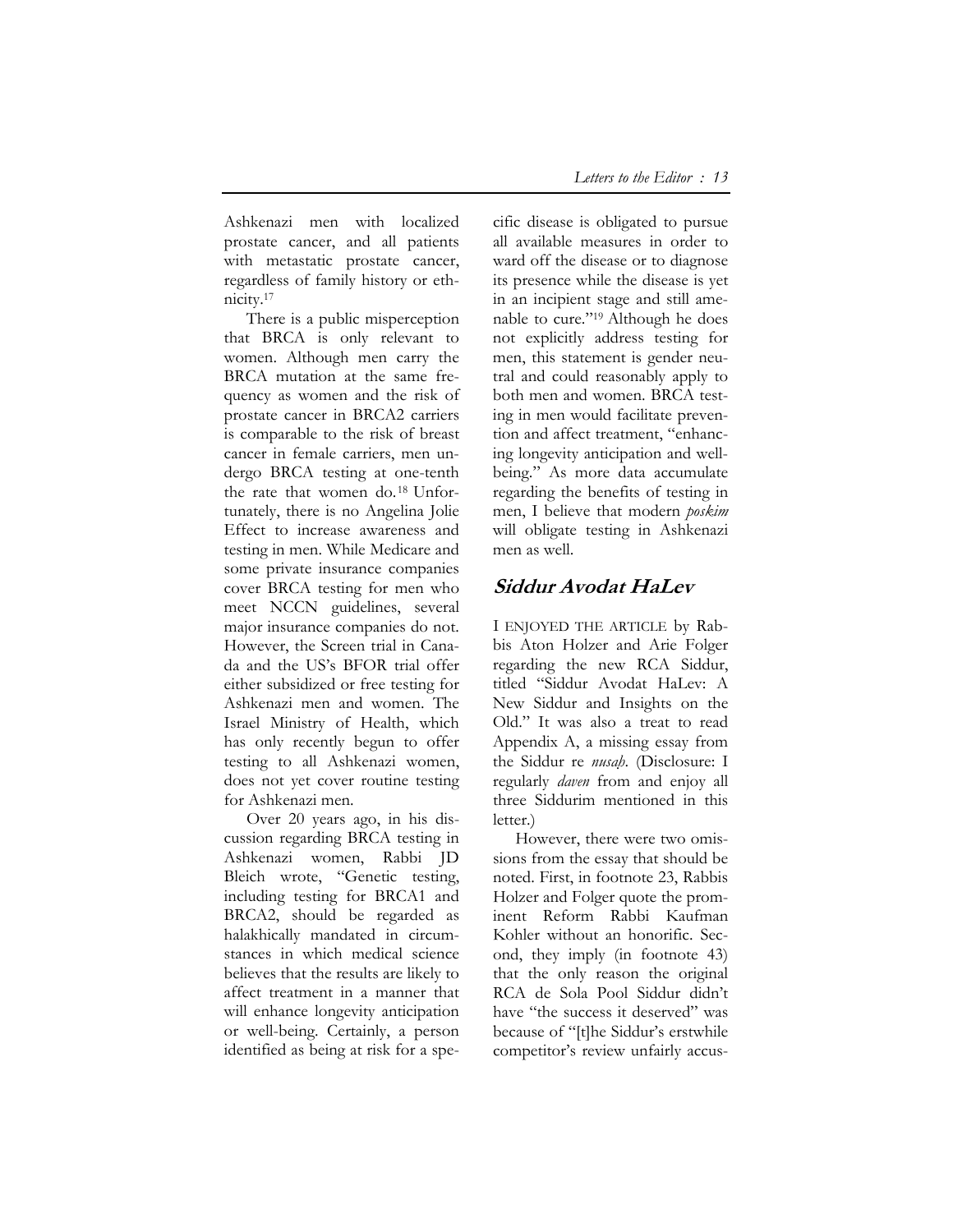ing Rabbi de Sola Pool of Christological influence." Rabbi de Sola Pool wrote a monograph on the *Kaddish* (Sivan Press, Jerusalem 1964) in which he argued (in Appendix D) that the *Paternoster* (the Lord's Prayer) and the *Kaddish* had similarities; some felt that Rabbi de Sola Pool's translation of the *Kaddish* reflected that opinion too strongly. In addition, Rabbi de Sola Pool's translation of the phrase *bar elohin* in *Berikh Shmei* as "son of God" was offensive to some. What Rabbis Holzer and Folger fail to mention is that the Siddur was only for Sabbath and Festivals and that it was banned by the Agudah (HaPardes Feb 1961, NY, pp. 2, 5- 6) because it didn't strictly follow rabbinic tradition and because of its literal translation of *Shir Ha-Shirim;* surely these two factors are more to blame for the Siddur's lack of success than a Hebrew review in a relatively obscure journal. Perhaps too it is no coincidence that *Shir Ha-Shirim* is omitted from the recent Koren Siddur (although it is translated in their Friday night service Siddur) and left untranslated (as are the other 4 *megillot*) in the new RCA Siddur.

> *Ben Zion Katz Skokie, IL*

#### *Aton Holzer and Arie Folger respond:*

Thank you very much for your kind words. In response to your insightful comments:

1. Thank you for noting the error of omission of R. Dr. Kaufmann Kohler's honorifics. This was due to an editing error on my part, with no malice intended whatsoever. As a student of R. Samson Raphael Hirsch in Frankfurt, the Rabbinic training R. Kohler received was absolutely impeccable by any standard, and there is evidence that even after his transition to Reform Judaism, he continued to see himself as a *talmid* of R. Hirsch in many ways.20

2. Dr. Phillip Birnbaum<sup>21</sup> indeed marshalled the argument from the Lord's Prayer to support his contention that the Siddur was marketed "to sell this 'merchandise' especially to the *goyei ha-aratzot*" via emphasis of certain ideas hinted at in the translation. He identifies R. de Sola Pool's translation of "*kire'utei*"—"may His will be fulfilled"—as a hint to the Lord's Prayer. As for the translation of "*bar elahin*" as "son of God," which in context ("nor do I rely on a son of God") appears to be a rejection of Christianity—Dr. Birnbaum sees this as an unnecessary *provocation* against Christians, given that there are traditional sources that oppose the use of this translation (*Shir Ha-Shirim Rabbah* 7, *yShabbat* 6:10, *Bereshit Rabbah* 26). So in his own review, Dr. Birnbaum accuses Rabbi de Sola Pool of both pandering to Christians and needlessly antagonizing them!

R. Charles B. Chavel<sup>22</sup> responded in the same issue to each of Dr. Birnbaum's points; we now know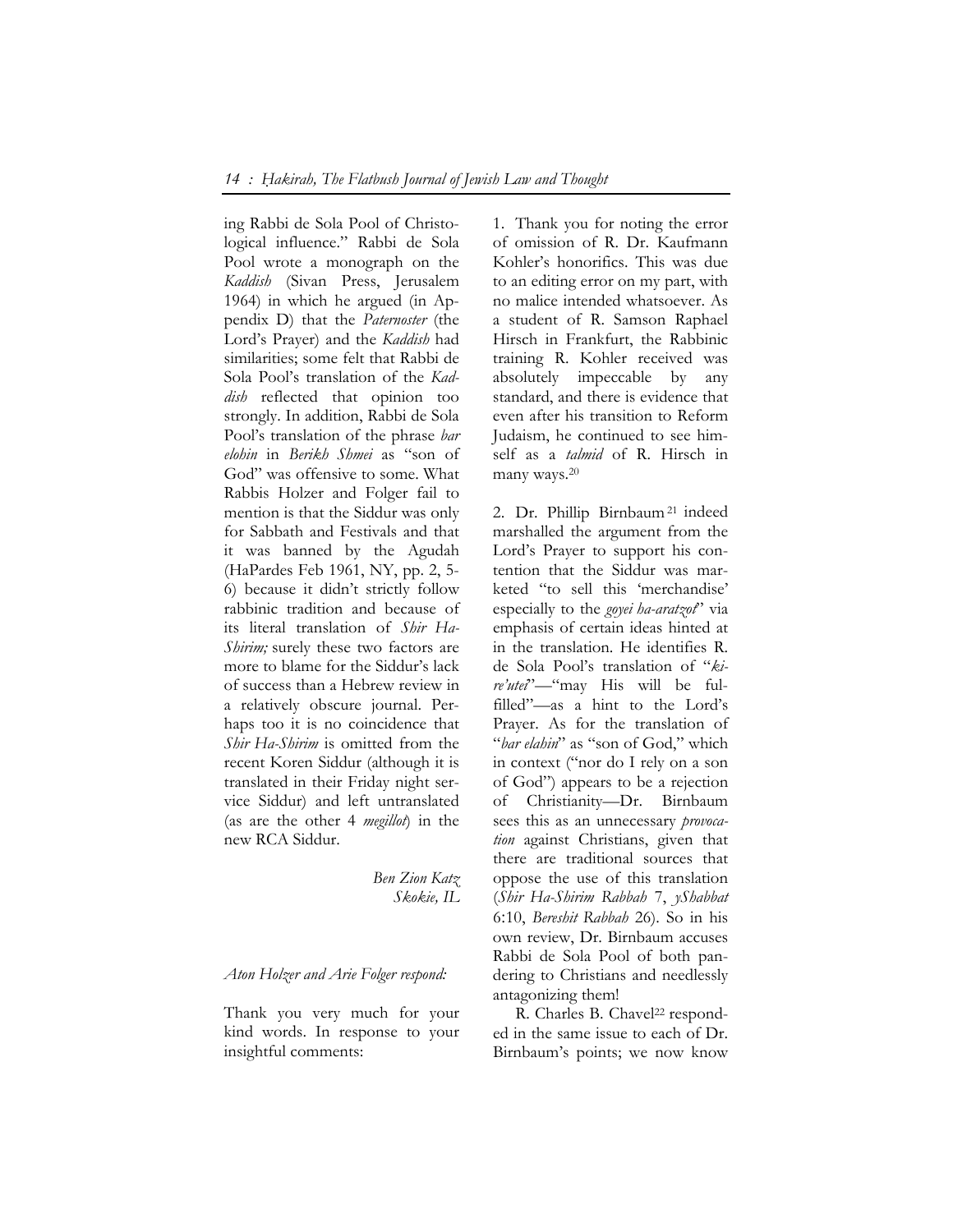that he formulated his responses in direct consultation with R. Joseph B. Soloveitchik. 23 First, he noted that the translation "may His will be fulfilled" is entirely consonant with the way in which the Gra understands the meaning of *ki-re'utei*, and notes numerous parallels in other prayers both in the Talmud and liturgy; he adds that the fact that Christians may have adopted this element in their scripture does not cause us to deem our preexisting liturgy heretical. Second, he notes that the JPS Tanakh renders "*benei Elohim*" in the same way as de Sola Pool; he challenges Dr. Birnbaum's argument, which seems to suggest that the translation is correct, but "why anger the non-Jews"—writing poignantly (translation mine), "these non-Jews are not embarrassed to send missionaries to the Holy Land to cause Jewish children to stray from the way of the Torah, and only for us is it forbidden to release even the hint of a protest against their belief?" R. Chavel concludes that *Berikh Shmei* actually means to polemicize against Jesus, and there is no reason to obscure this fact.

*Bereshit Rabbah* 26 is an interesting source in this regard, as it states that R. Shimon bar Yohai "curses anyone who calls (*benei Elohim*) *benei elahaya.*" R. Shimon bar Yohai is, of course, the putative author of the Zohar, and by extension, *Berikh Shmei*—which is sourced to *Zohar, Va-Yakhel*, and which contains the very phrase *bar elahin* that he detests. This issue was raised explicitly by R. Barukh ha-Levi Epstein

(*Barukh Sh-Amar* p. 178), who resolves the matter by attributing the prayer to one of the later sages whose teachings are incorporated in the Zohar. Some solve the matter by textual emendation—*Siddur ha-Shelah* has the version *malka* (sic!—ostensibly *malakha*) *de-Shmaya* 24 (angel of heaven) and *Kitzur Shelah* has the variant *malakhaya ila'i* 25 (exalted angels). R. Chavel solves this by teaching that here Rashbi intentionally uses this formulation so as to allow the worshiper to **renounce** Christian doctrine, which R. Chavel holds to be the rationale for Rashbi's aversion to *benei elahaya* in the first place.

(In the sixty years that have passed, the tension surrounding this issue has lifted. Most academic scholars now concur with R. Ya 'akov Emden regarding R. Shimon bar Yohai's authorship of the Zohar; and in any event, the latest scholarship holds both that the *Berikh Shmei* prayer is likely a later non-Kabbalistic prayer that was interpolated in the Zohar, and that *bar elahin* is apparently a scribal error, replacing *bar nash* [son of woman] in the original.)<sup>26</sup>

Regarding the Lord's Prayer: does the translation "may His will be fulfilled" seem calculated to evoke "Thy will be done?" Not to this reader, but even if reasonable minds may differ, it should be noted that R. de Sola Pool, when drawing comparisons to the *paternoster* <sup>27</sup> —whose affinities to the *Kaddish* are not his *ḥiddush*, but were already noted years earlier by none other than R. Dr. Kaufmann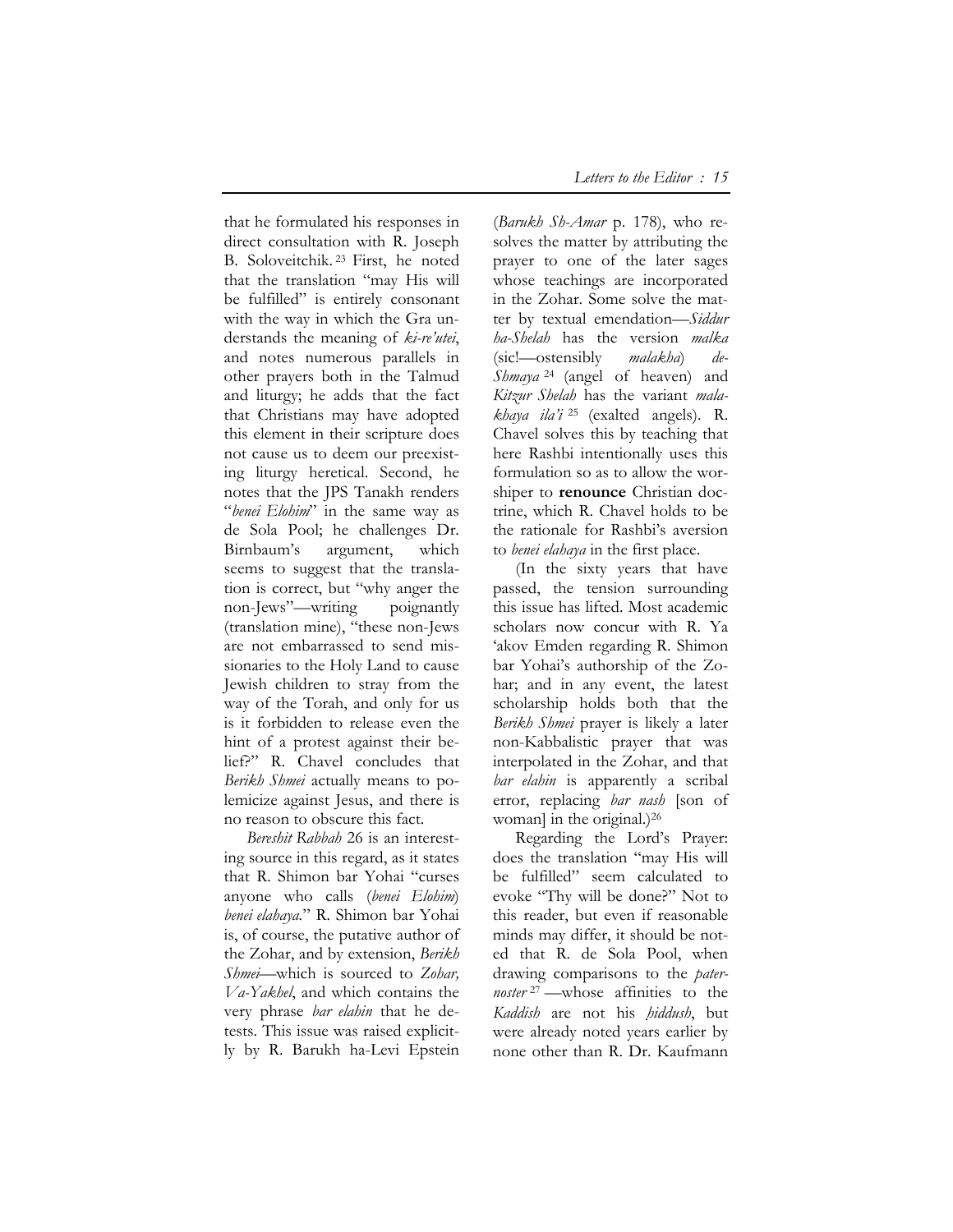Kohler28—in his own work, omits the phrase *di v'ra ke-re'utei*, apparently seeing no affinity between it and "Thy will be done!"29 So even if one thinks it plausible that the RCA or R. de Sola Pool were aiming for a Christian market as Dr. Birnbaum suggests, it is difficult to support the latter's suggested source text for this.

Still and all, the "*bar elahin*" arrow hit the mark. Controversy engulfed the new publication. As R. Louis Bernstein notes in his chronicle of the history of the RCA,30 R. Emanuel Poliakoff, a prominent member of the RCA, published a letter in *Der Tog* (February 7, 1961) that asserted that *bar elahin* is always only to be translated as "angel," thus allying himself with the forces opposing the new Siddur. (My grandfather, R. Emanuel Holzer, was involved in the RCA at the time and in his telling, the *bar elahin* matter was what caused R. Soloveitchik the most grief.) Around this time, RCA President R. Charles Weinberg called for a recall of the Siddur, appointed a revision committee and removed R. Soloveitchik's name from the flyleaf.

Indeed, the Siddur covered only the Sabbath and Festivals, but Dr. Birnbaum also issued separate Siddurim for the Weekday and for Sabbath and Festivals. One might argue that before the *Ba'al Teshuvah* movement later that decade that required the (daily) services of an ArtScroll, it was only the Sabbath and Festival shulgoers who really needed a translation.

The ban of the Agudas Ha-Rabbonim (an organization with no affiliation with Agudath Israel, albeit with overlapping constituencies <sup>31</sup> ) appeared after all of this, and is treated by R. Bernstein as an afterthought—something expected and entirely consistent with the behavior of a mostly Yiddish-onlyspeaking group whose chairman was hostile to and generally eschewed cooperation with the RCA.32 R. Simcha Elberg's elaboration on p. 5 of the afore-cited *Ha-Pardes* issue goes on at length regarding the impossibility to properly translate the Siddur, and seems to apply in equal measures to the Birnbaum Siddur (and for that matter would apply to the Art-Scroll as well<sup>33</sup>). He proceeds to stress R. Soloveitchik's (and R. Dr. Belkin's) dissociation from the enterprise. The latter was clearly an effect rather than cause of the contretemps. It seems unlikely that the ban had much impact on the target audience of the Siddur: RCA Rabbis and congregants who felt that the premise of an English translation was acceptable and necessary. *HaDo'ar*, on the contrary, was the primary organ of Hebrew literary culture in the United States, 34 a group which was numerically marginal but included a significant portion of the Zionistically-inclined RCA membership.

3. There actually was a great deal of discussion in the Siddur committee regarding providing a proper literal translation for *Shir Ha-Shirim*. On the one hand, a literal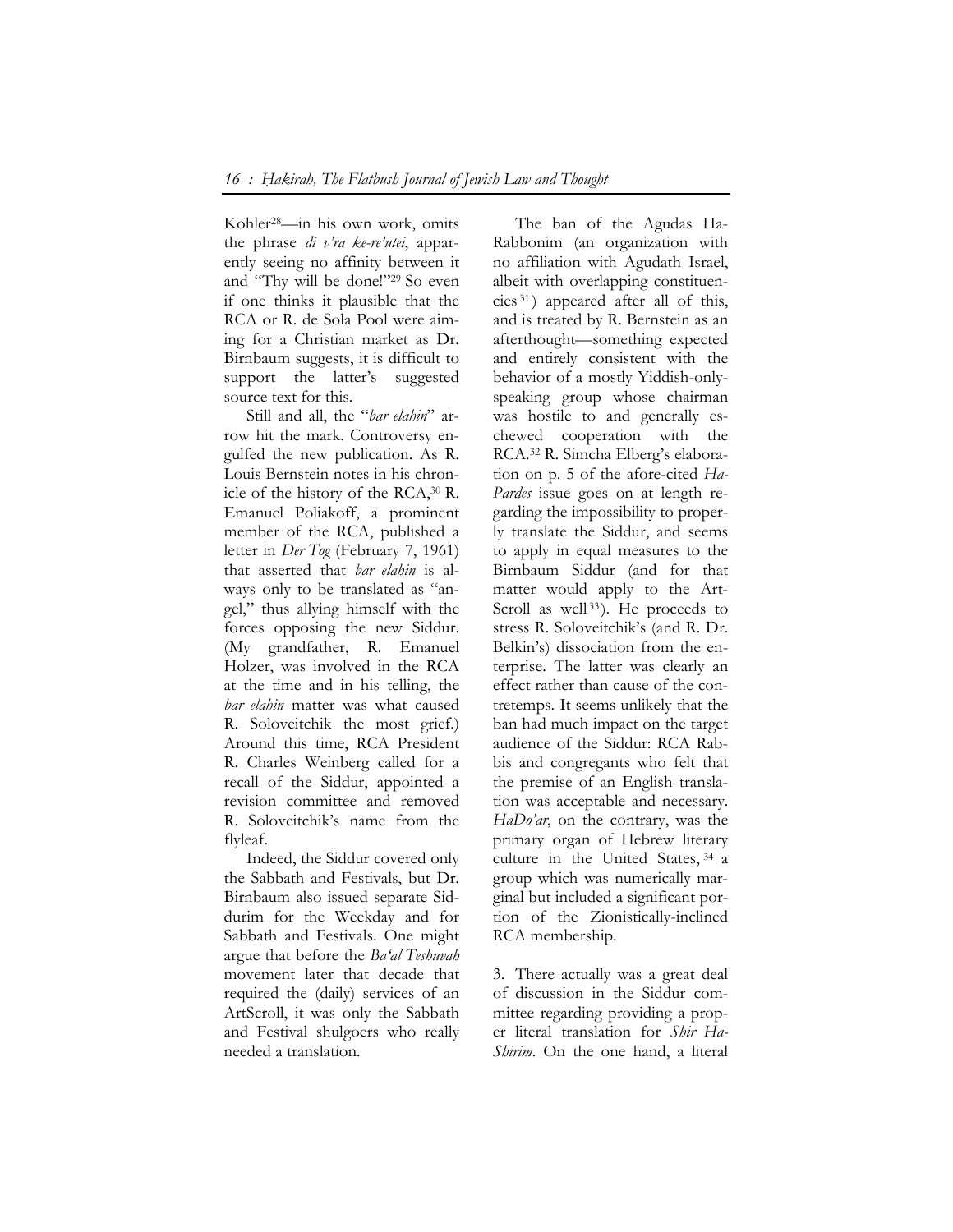translation isn't what the text means when used in worship. On the other hand, a literal understanding of the text is a prerequisite to understand the Rabbinic exegesis. 35 Furthermore, to fluent Hebrew readers, much of the literal translation is evident at first sight, so why shouldn't it be accessible to the English-speaking public? A perfect combination would include both a literal translation and a guide to the allegorical interpretation. Unfortunately, in the end, space limitations did not allow any translation, and the question became moot.

# **Siddur Avodat HaLev**

THE ARTICLE ABOUT the RCA Siddur struck me as an exercise in apologetics due to the following three examples:

1) The historical backdrop of the *nusaḥ* of any *brakhah* as in any *halakhah* is interesting but should not be seen as the sole cause for its place in the Siddur. One wonders why the authors did not consider the explanation set forth in *Maḥzor Mesorat Ha-Rav* for Rosh Hashanah at page 169 that each of the *berakhot* in question represents the separateness and aloneness of *Klal Yisrael* which Hashem states in the promise that *Am Yisrael* will be a *mamlekhet Kohanim v-goy kadosh* as the prelude to *Matan Torah*. The explanation advanced by the authors is logically similar to claiming that the *Halakhah l-Moshe Mi-Sinai* of *lavud* was based on a shortage of

wood in Eretz Yisrael, a type of historical analysis that Rav Soloveitchik firmly opposed. Resorting to non-Jewish texts to claim that certain *berakhot* were a reaction to early Christianity struck this reader as extraordinarily apologetic if not ignorant of the facts that many *mitzvot* were only given to men because of their participation in the Golden Calf and the incident of the spies, which, without the same, would have left them with spiritually insufficient means to serve Hashem.

2) Rav Soloveitchik, notwithstanding his giving one *shiur* at Stern College, was implacably opposed to and rejected the feminist critique of Halakhah in at least two public *shiurim:* in 1972 and 1975. It borders on speculation to state that Rav Soloveitchik can be seen as supporting feminism in any form.

3) The authors applaud the growth of the *pshat*-only method of studying Tanakh whose founder's views on *yetziat Mitzrayim* and *Matan Torah* are problematic at best and which has resulted in Jewish men, women, and children being deprived of what *Ḥazal* said about the seminal events in Jewish history. A generation that has minimal textual literacy even after twelve years of day school education should not be taught Tanakh based on a method that jettisons the *gedolei mefarshim* and the words of *Ḥazal* as the first and primary basis for understanding Tanakh.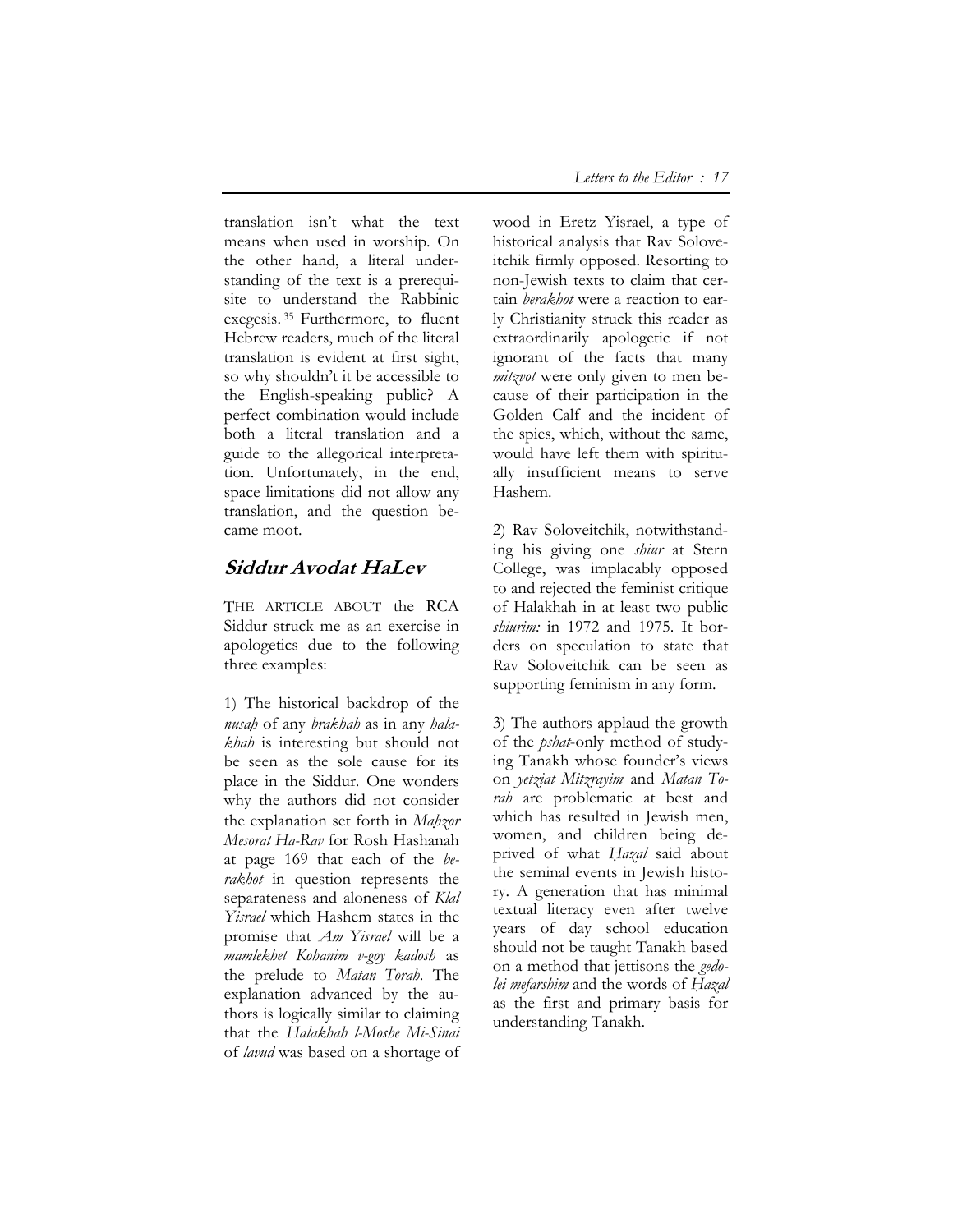One more point: it is more important for the intended audience of such a Siddur to *daven* properly *khilkhata* rather than being presented with a book that presents views about *tefillah* sandwiched around the text of the Siddur.

> *Steven Brizel*  Flushing, NY

#### *Aton Holzer and Arie Folger respond:*

I would like to thank Steve Brizel for his insightful comments. I (AH) was privileged to have been raised in the Young Israel of Kew Gardens Hills, and sat one row behind R. Brizel;<sup>36</sup> already then he served as an outstanding model of a well-educated professional who successfully combined the practice of law with prodigious Torah and worldly knowledge, completing Shas at least twice. Since then, he has also earned a wider reputation as a thought-provoking blog author and commentator. We regard his concerns with the utmost gravity.

1) Regarding the three *shelo asani* blessings: There is no claim that the historical insight proffered is the "sole cause" for its place in the siddur. Undoubtedly the Rav's understanding that R. Brizel cites—"they are worded in the negative… [because] the chosenness of Israel implies separation and aloneness, meaning that Israel has a specific identity to the exclusion of any other"—is *emet leamito*. However, this insight does not address the specific choice of *goy*, *eved* and *ishah*, as opposed to, say, *boor*, which is found in the Tosefta and entertained and rejected in *Menaḥot* 43b. The fact is that early Christians specifically opposed the principle of Jewish "separateness and aloneness" of Klal Yisrael and made it the target of their polemics, and specifically used these three examples.

The explanation we offered is wholly in line with the one suggested by R. Steve Brizel, namely that these blessings highlight the chosenness of *Am Yisrael*. Yes, indeed, which is why while Christians were adopting the Pauline doctrine of Abrogation of the Law, Hazal were highlighting the differences in mitzvah obligations. The chosenness of *Am Yisrael* expresses itself in the obligation to fulfill more mitzvot and thereby more deeply partner with G-d to perfect His world. These three blessings highlight these differences, and them being also a polemical refutation of Christianity doesn't lessen the timeless theological point.

Rav Soloveitchik famously, and quite cogently, opposed historicizing and psychologizing explanations for Halakhot, not merely due to the clear antinomian dangers inherent in such an approach, but as a matter of principle regarding the correct way to cognize the Halakhic system. Yet he himself did not shy away from historical insights that add clarity and depth to the understandings of the liturgical concretizations of timeless ideas. If one turns just one leaf back from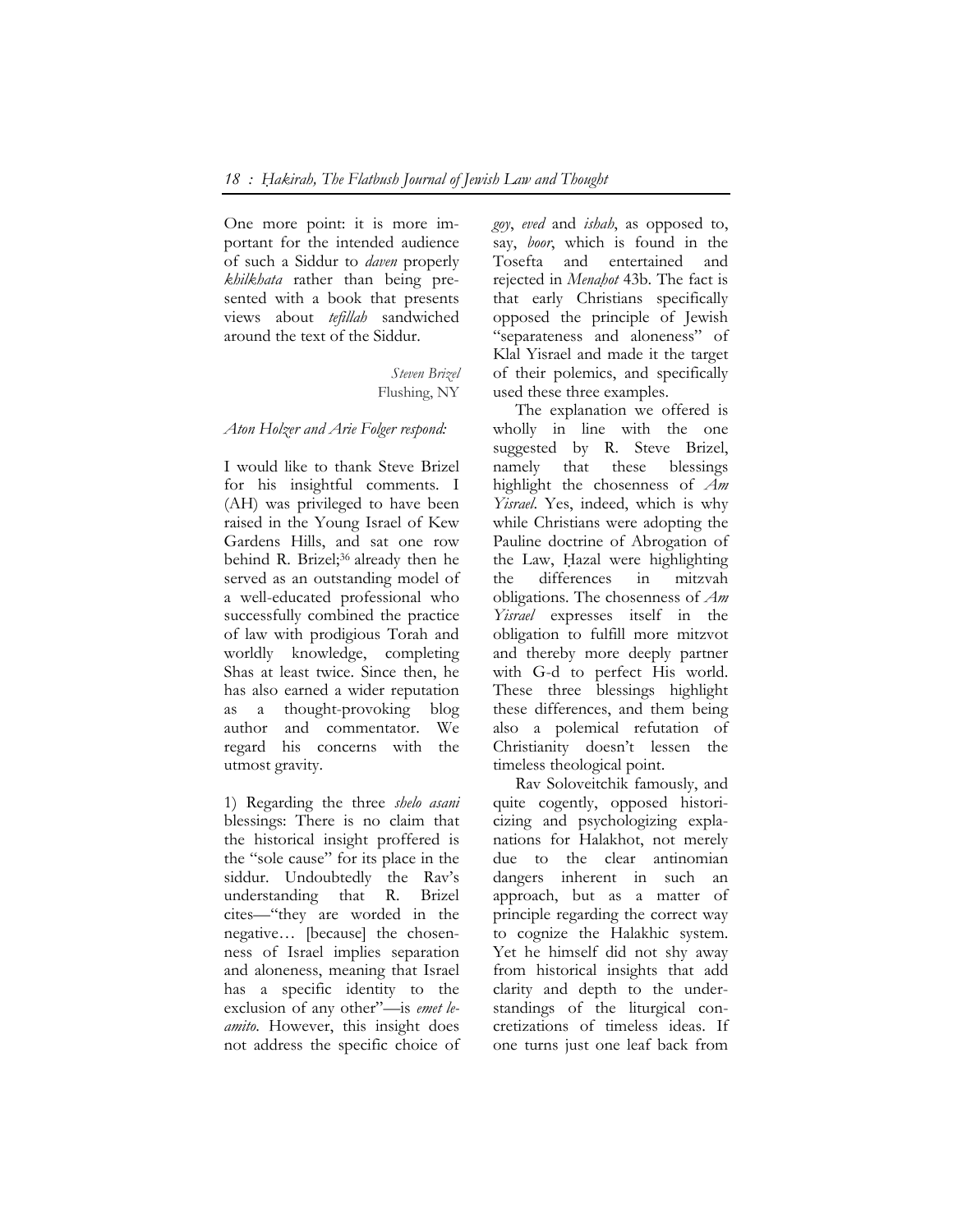the citation that R. Brizel mentions, 37 to p. 167 in the *Rosh Hashanah Machzor*, we find regarding *birkhot ha-Torah*: "These blessings were authored by the Amoraim Shmuel and R' Yohanan, as noted in the Gemara in *Berakhot* (11b), and in placing these two blessings in this order, they sought to emphasize the greatness and in some sense even the superiority of .תורה שבכתב over תורה שבעל פה These Amoraim may also have felt the necessity to assert the importance of תורה שבעל פה the attacks of dis-believers in the Oral Law."

2) We heartily agree that Rav Soloveitchik rejected the feminist critique of Halakhah, and we, and our *Siddur*, surely do as well. For the Rav, this approach is rooted in a fundamental error regarding the principle that in the philosophy of Halakhah (fleshed out in *Halakhic Man* and *The Halakhic Mind*), religious experience emerges from the act, and not the reverse.38

And yet, the Rav himself promoted and lived women's advancement—married to a Ph.D, having studied Talmud with his two daughters 39 and having expected them to pursue doctoral degrees 40—to understand him as one ideologically opposed to any sort of "feminism" would presume a degree of cognitive dissonance on his part that is not insignificant. His association with feminine advancement goes well beyond biography. We refer readers to a brilliant exposition by Prof. Shira Wolosky,41 in which she concludes,

based on numerous citations of the Rav's works, that "…the inner structure of the self that Rav Soloveitchik projects shares many features with feminist constructions of selfhood..."

In *Family Redeemed*, the Rav even overtly sympathized with feminist complaints:42

…In contrast to the defeat of the man, the woman fails in her attempt to enjoy life; she is never successful at a hedonic aesthetic level. She wants to unite in marriage with the man she loves and establish a home, raise a family and enjoy her children, and she finds herself in bondage to her companion and children. She realizes every wish of hers in sorrow. While enjoying, she restricts herself and her freedoms. Drinking from the cup on sexual pleasures is impregnated with pain and suffering… she is defeated by her husband and children.43

A reasonable assesment of the Rav's attitude towards feminism would be that he was sympathetic to some of its aims and values sensitive to women's rights, religious education, axiological parity and unique epistemological and ethical perspectives of women—while he rejected others, in particular those that threatened the integrity of the Halakhic system. We walk in this welltrodden and reasonable path.

3) The New School of Orthodox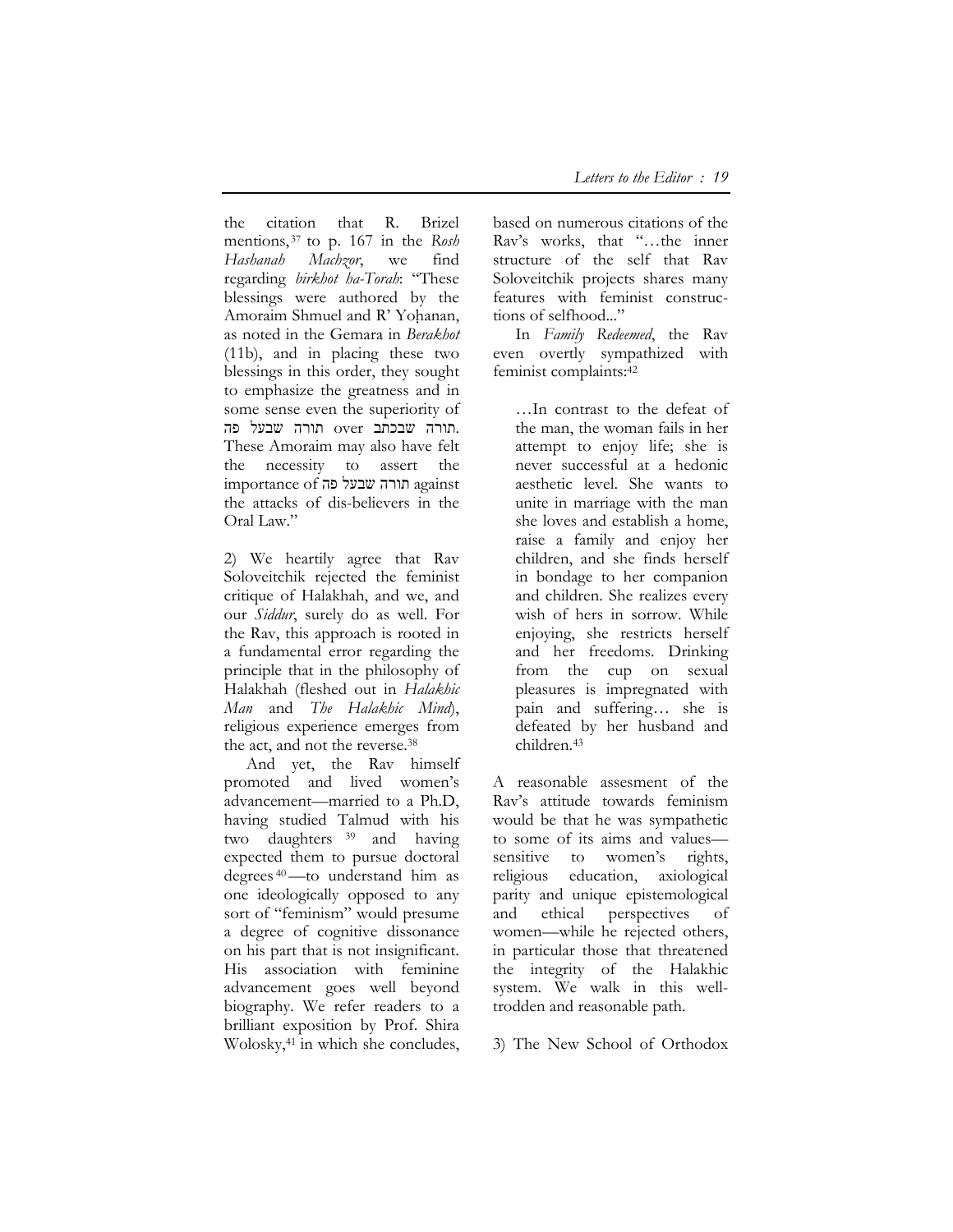Torah Commentary, or the "literary-theological reading" 44 of Tanakh, a term coined by R. Shalom Carmy—cannot possibly be characterized as "Peshat-only." It arguably grew out of Nehama Leibowitz's *gilyonot*, which, far from jettisoning, strove to understand how the classic Mefarshim were reading the text.45 Its practitioners seek, as did Rashbam, Ibn Ezra, and even Rashi, to read the Biblical text closely. On that basis, they most often reach new appreciation for the astounding sensitivity of the commentators and Hazal to semantic choices, intratextual patterns and intertextual references, and gain new insights into the profound messages that *midrashim* and *aggadot* intended to convey.

The "New School" is a remarkable boon to the entire edifice of Talmud Torah, and a natural development for a generation which has been taught to read texts closely. It bases itself on methods and values advocated by none less than R. Aharon Lichtenstein, who suggested that "we acknowledge the significance of a range of problems we generally ignore—literary problems; and that we perceive a dimension we ordinarily overlook—a literary dimension. We should learn to recognize archetypal forms and techniques of thematic development; to discern patterns of imagery and principles of structure; to be sensitive to narrative flow and dramatic interaction; to observe rhythmic movement and verbal texture." He

called that "rediscovering" the true, classical approach of sages and commentators to Tanakh. 46 The so-called "New School" does not challenge the historicity of Yetzi'at Mitzrayim and Matan Torah; on the contrary, one of its members who proceeded on to academia has produced the most highly regarded scholarly defense of both the historicity of Yetzi'at Mitzrayim and the integrity of the Torah text that has ever appeared.47

(AF adds:) It is understandable that R' Steve Brizel is concerned about aspects of modern Tanakh scholarship. Indeed, in recent years, there has been a steady flow of articles and opinions from selfidentified members of the Orthodox community, who have increasingly voiced opinions once anathema to anyone Orthodox. We consider some of those abhorrent, others we view with great concern. This phenomenon has been well documented elsewhere.48

However, as R. Prof. Shnayer Leiman powerfully opined, 49 it would be a mistake to dismiss the value of new perspectives in Tanakh, when those perspectives are rooted in *Ahavat* and *Yirat haShem*. Mikhlelet Herzog was founded under the guidance of R' Aharon Lichtenstein, and it is with the Tanakh faculty of Mikhlelet Herzog that the "New School" is most often associated. The senior faculty of Herzog have been handpicked by R' Lichtenstein, and as we perused their teachings we have found them overflowing with love of G-d and His Torah, as well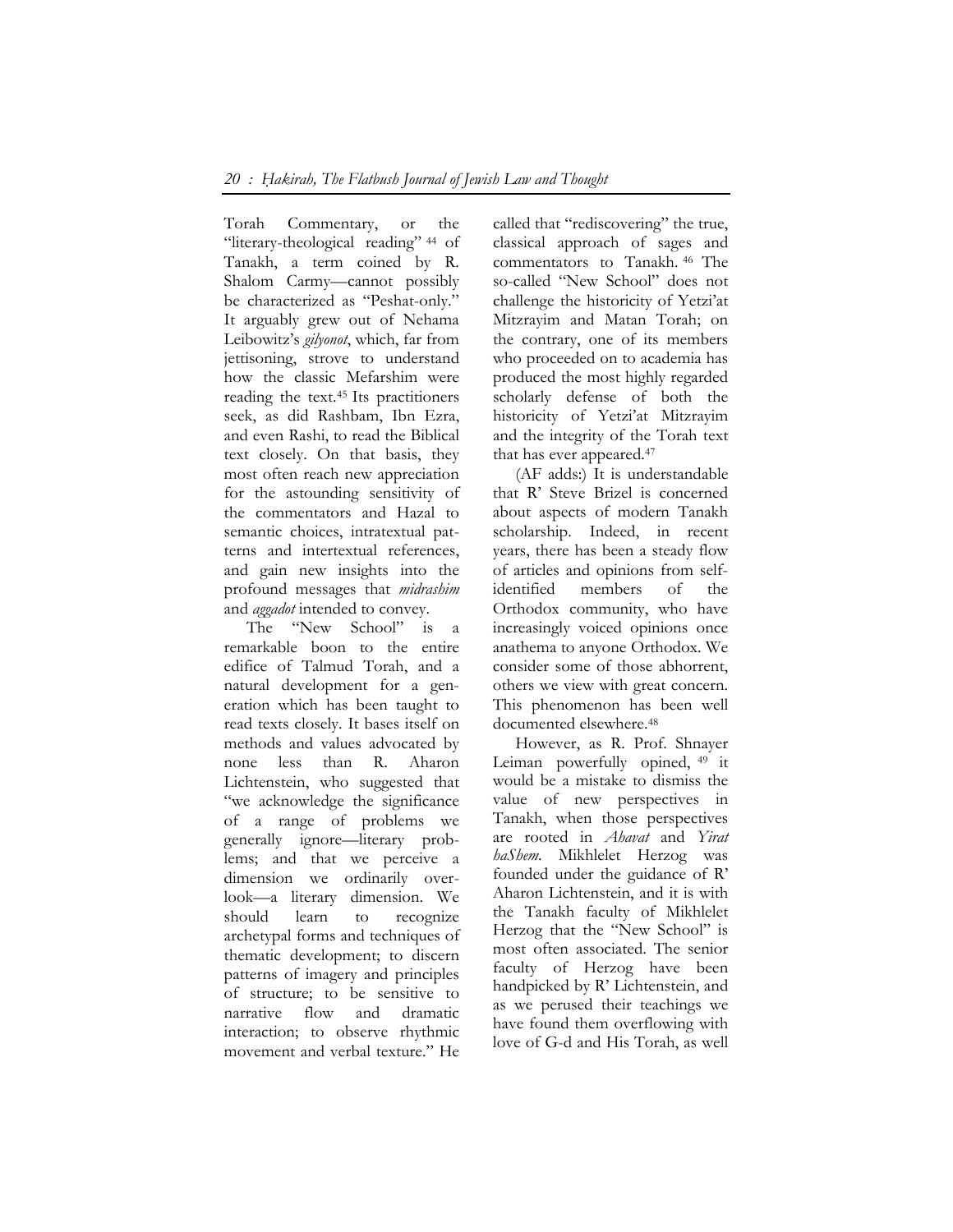as with acceptance of and submission to Torah. Far from eschewing *Ḥazal*—which we recognize some popular Tanakh teachers unfortunately do—these senior faculty members have shown that *Ḥazal* were constantly relating to the profound *peshat*. To understand *Ḥazal*, one needs to understand *peshat*, and often *Ḥazal*, in their flowing midrashic style, are clearly hinting at *ommeko shel peshat*, the profound analysis of what the *peshat* is or could be. They bring to our attention these ambiguities and teach us what to learn from them. Perhaps one of the greatest contributions of these proponents of the New School is to show that the distance between *peshat* and *derash* is smaller than we often assume.

That said, R' Lichtenstein himself was apprehensive at how acceptance of some modern

methods could be misused, and was also disapproving of some proponents of such methods.50 In this spirit, we carefully vetted every *ḥiddush* and every author whom we agreed to quote in the siddur. We did our due diligence to bring only the wheat, while leaving out not only the chaff, but also doubtful material. A siddur is not a place for avant-garde theological experiments.

Space considerations prevent us from expanding further in this format, but we do hope to expand on all of these themes, on the question of the presence and place of apologetics both in our Siddur and the Rav's oeuvre, and on R' Brizel's fourth point—the very necessity of a Siddur commentary—in a forthcoming standalone article.

 $\infty$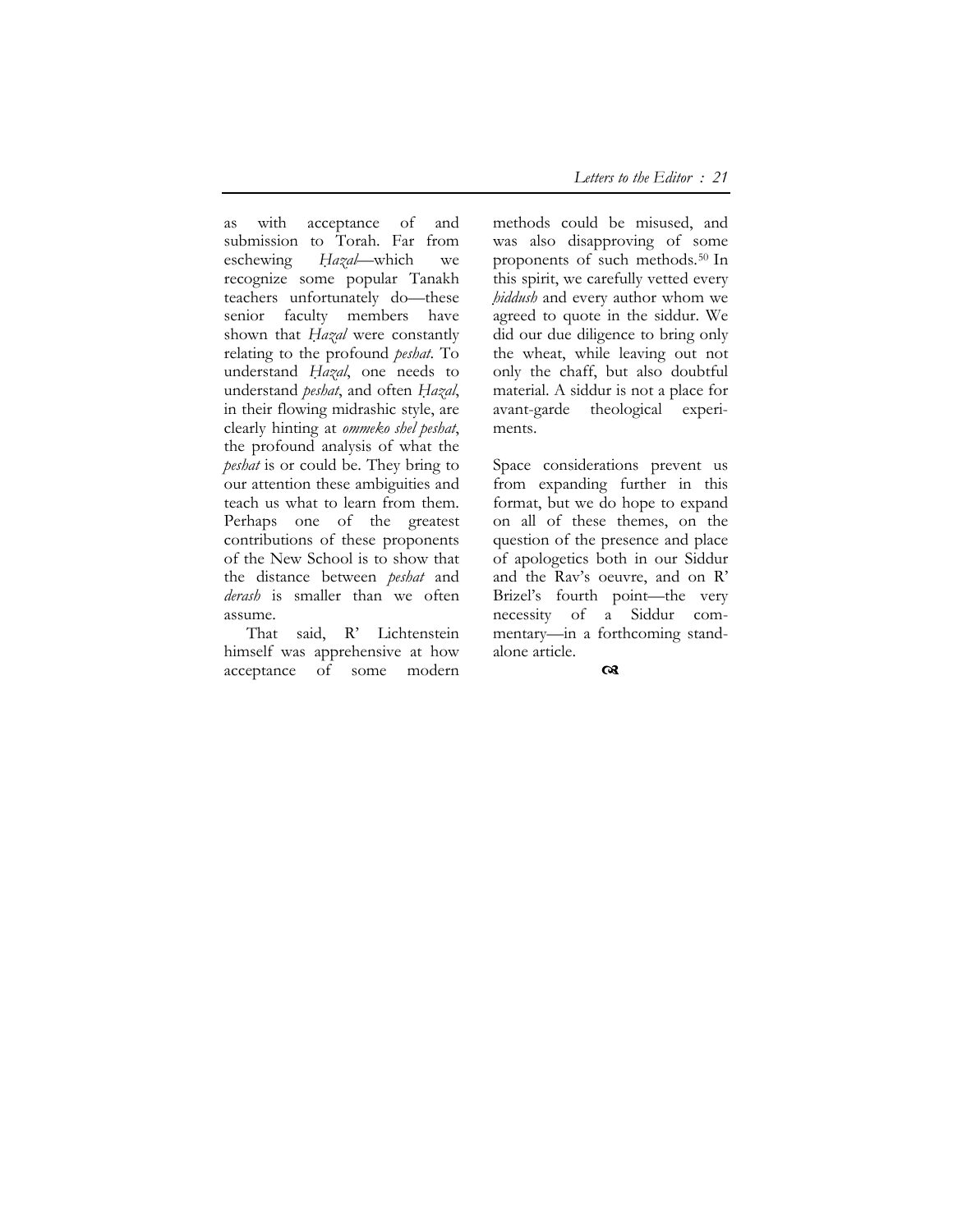#### **NOTES**

- 1 https://www.health.harvard.edu/blog/researchers-urge-prostate-cancerscreening-for-men-with-brca-gene-defects-2019122018615
- 2 National Comprehensive Cancer Network: NCCN Clinical Practice Guidelines in Oncology: Genetic/familial high-risk assessment: Breast, ovarian, and pancreatic (version 3.2019).

https://www.nccn.org/ professionals/physician\_gls/pdf/genetics\_bop.pdf

- 3 Giri VN, Knudsen KE, Kelly WK, et al., *Implementation of Germline Testing for Prostate Cancer*: Philadelphia Prostate Cancer Consensus Conference 2019 [published online ahead of print, June 9, 2020]. *J Clin Oncol*. 2020;JCO2000046. doi:10.1200/JCO.20.00046.
- 4 Tai YC, Domchek S, Parmigiani G, Chen S. *Breast Cancer Risk among Male BRCA1 and BRCA2 Mutation Carriers*, J Natl Cancer Inst 2007; 99:1811.
- 5 Evans DG, Susnerwala I, Dawson J, et al*., Risk of Breast Cancer in Male BRCA2 Carriers*, J Med Genet 2010; 47:710.
- 6 Lecarpentier J, Silvestri V, Kuchenbaecker KB, et al., *Prediction of Breast and Prostate Cancer Risks in Male BRCA1 and BRCA2 Mutation Carriers Using Polygenic Risk Scores*, J Clin Oncol 2017; 35:2240.
- 7 Bancroft EK, Page EC, Castro E, et al., *Targeted Prostate Cancer Screening in BRCA1 and BRCA2 Mutation Carriers: Results from the Initial Screening Round of the IMPACT Study,* [published correction appears in Eur Urol. 2015 Jun;67(6):e126]. *Eur Urol*. 2014; 66(3): 489-499.
- 8 Narod SA, Neuhausen S, Vichodez G, et al., *Rapid Progression of Prostate Cancer in Men with a BRCA2 Mutation*, Br J Cancer, 2008;99(2):371-374. doi:10.1038/sj.bjc.6604453.
- 9 Oh M, Alkhushaym N, Fallatah S, et al., *The Association of BRCA1 and BRCA2 Mutations with Prostate Cancer Risk, Frequency, and Mortality: A Meta-Analysis*, Prostate, 2019; 79(8): 880-895.
- 10 Pritchard CC, Mateo J, Walsh MF, et al*., Inherited DNA-Repair Gene Mutations in Men with Metastatic Prostate Cancer*, N Engl J Med. 2016;375(5):443-453.
- 11 Bancroft EK, Page EC, Castro E, et al., *Targeted Prostate Cancer Screening in BRCA1 and BRCA2 Mutation Carriers: Results from the Initial Screening Round of the IMPACT Study* [published correction appears in Eur Urol. 2015 Jun;67(6):e126]. *Eur Urol*. 2014; 66(3): 489-499.
- 12 Giri VN, Knudsen KE, Kelly WK, et al., *Implementation of Germline Testing for Prostate Cancer*: Philadelphia Prostate Cancer Consensus Conference 2019 [published online ahead of print, 2020 Jun 9].*J Clin Oncol*. 2020; JCO2000046.
- 13 National Comprehensive Cancer Network: NCCN Clinical Practice Guidelines in Oncology: Prostate Cancer Early Detection (version 2.2019). https://www2.tri-kobe.org/nccn/ guideline/urological/english/prostate\_detection.pdf
- 14 https://www.bcrf.org/kenneth-offit-interview-brca-and-other-genemutations-men.
- 15 de bono J, Mateo J, Fizazi K, Saad F, Shore N, Sandhu S et al., *Olaparib for Metastatic Castration-Resistant Prostate Cancer*, N Engl J Med*.* 2020; 382: 2091- 2102.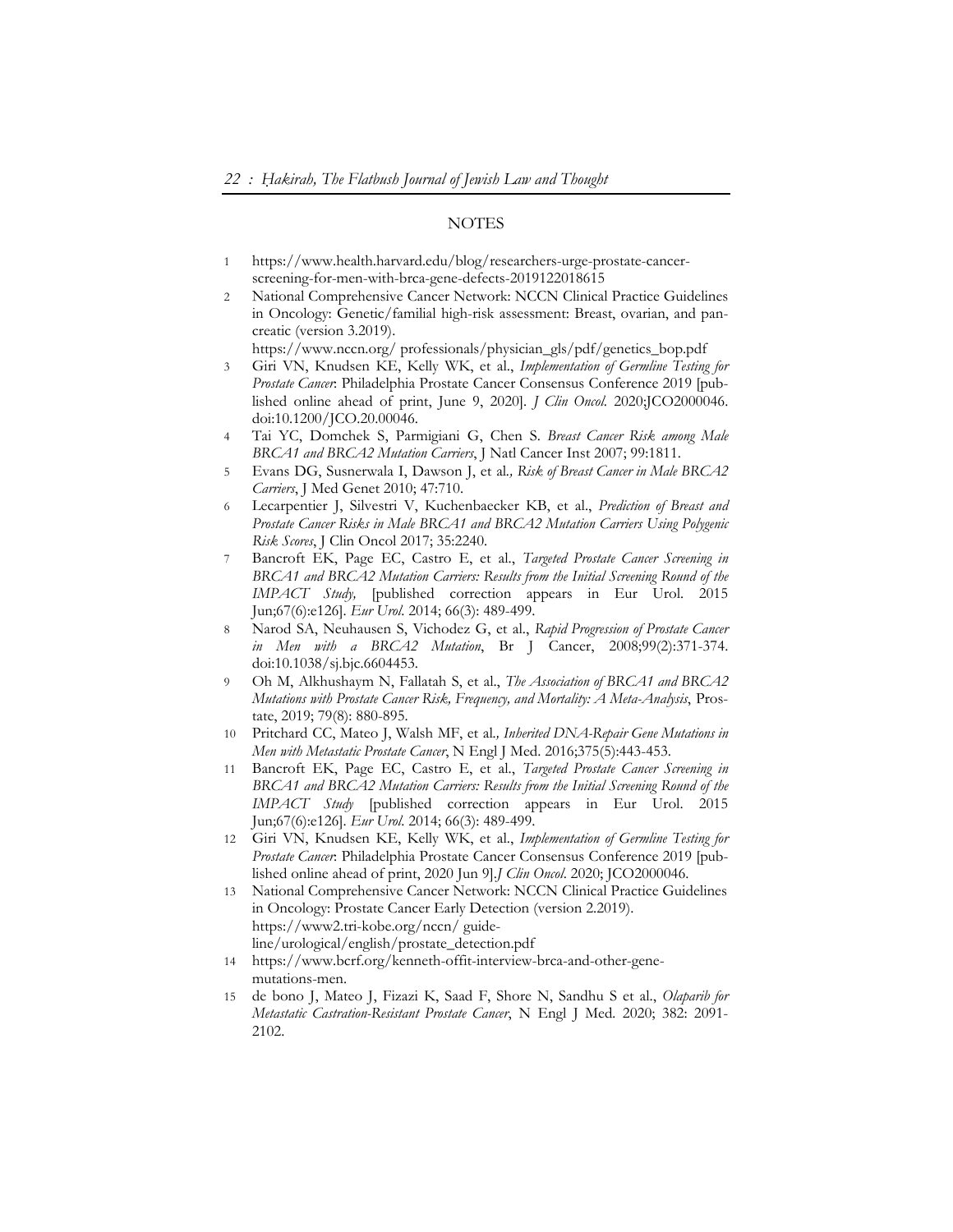- 16 https://www.fda.gov/drugs/drug-approvals-and-databases/fda-approvesolaparib-hrr-gene-mutated-metastatic-castration-resistant-prostate-cancer.
- 17 National Comprehensive Cancer Network: NCCN Clinical Practice Guidelines in Oncology: Genetic/familial high-risk assessment: Breast, ovarian, and pancreatic (version 3.2019).

https://www.nccn.org/professionals/physician\_gls/pdf/genetics\_bop.pdf.

- 18 Childers KK, Maggard-Gibbons M, Macinko J, Childers CP., *National Distribution of Cancer Genetic Testing in the United States: Evidence for a Gender Disparity in Hereditary Breast and Ovarian Cancer*, JAMA Oncol*.* 2018;4(6):876-879.
- 19 J.D. Bleich, "Genetic Screening: Survey of Recent *Halachic* Periodical Literature," *Tradition* vol. 34 (Brooklyn: 2000) pp. 63-87.
- 20 Jacob Haberman, "Kaufmann Kohler and His Teacher Samson Raphael Hirsch," The Leo Baeck Institute Year Book 43:1 (1998), 73-103.
- 21 Paltiel Birnbaum, "הידור חדש בא למדינה" , Hadoar, 2 Kislev, 5721, 85.
- 22 Chaim Dov Chavel, "דאמריקה הרבנים הסתדרות תשובת, "Hadoar, 2 Kislev, 5721, 87-89.
- 23 Personal correspondence with Dr. Isaac Chavel, August 18, 2020.
- 24 Yitzchak Matz, "Berikh Shmei ve-Girsotav," *Kovetz Beit Aharon Ve-Yisrael* 47 (1993), 111.
- 25 Yitzchak Frankel, "Tefillat U'Bakashat 'Berikh Shmei'," *Yeshurun* 2 (1997), 577-579.
- 26 Avishai Bar-Asher, "'Berikh Shemeh': The History of an Anonymous Aramaic Prayer that Found Its Way into Sefer ha-Zohar and the Prayer Book," *Tarbiz* 86 (2018), 172.
- 27 David de Sola Pool, The Kaddish (New York: Bloch Publishing Company, 1929), 27.
- 28 Kohler, Kaufmann. "Lord's Prayer, The," in Cyrus Adler et al., eds., *The Jewish Encyclopedia, vol. VIII: Leon-Moravia* (New York: Funk & Wagnalls Company, 1904) 183-184.
- 29 He is taken to task for this omission by Jennifer Adele Schwartzberg in *The Kaddish*, Master's Thesis, University of Georgia, 2007, 36.
- 30 Bernstein, Louis. Challenge and Mission: The Emergence of the English-Speaking Orthodox Rabbinate. New York: Shengold Publishers, 1982, 264.
- 31 "Little-Known Orthodox Group Inflames Jews Across the Spectrum," JTA, March 26, 1997, archived at https://www.jta.org/1997/03/26/archive/littleknown-orthodox-group-inflames-jews-across-spectrum, accessed on August 18, 2020.
- 32 *Ibid*., 127-132.
- 33 In fact, ArtScroll Siddurim have been eschewed by many Haredi congregations. See Jeremy Stolow, *Orthodox by Design: Judaism, Print Politics, and the Art-Scroll Revolution.* Berkeley: University of California Press, 2010, 72.
- 34 See Michael Weingrad, "The Last of the Hebrew Mohicans," *Commentary* (March 2006), archived at https://www.commentarymagazine.com/articles/michael-weingrad/the-lastof-the-hebrew-mohicans/ and accessed on August 18, 2020.
- 35 Some fine translations have been undertaken within our community in recent years; see for example R. Aryeh Klapper's open-access work at